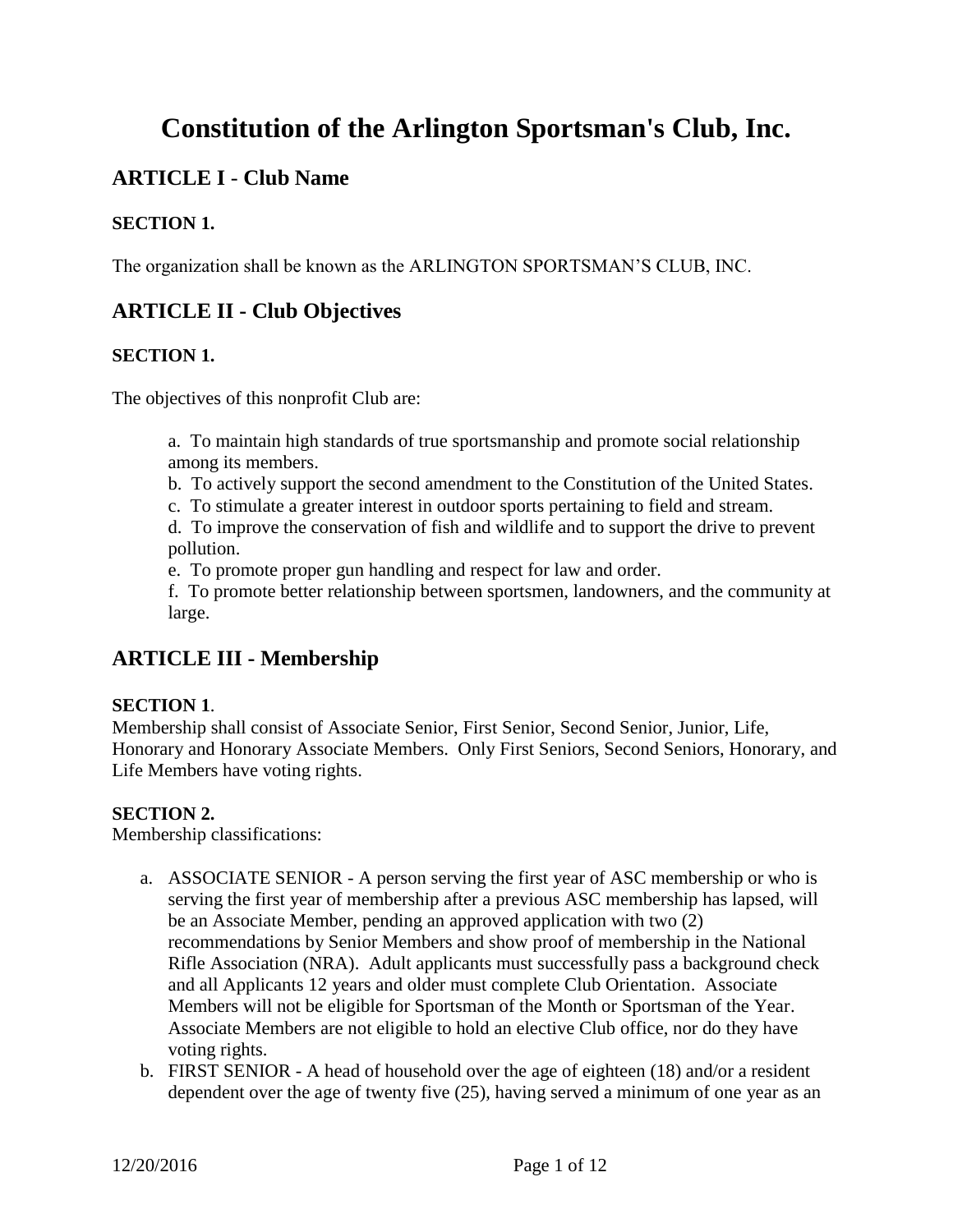Associate Member, who has met all other requirements of the Club, is eligible for First Senior Membership.

c. SECOND SENIOR - A spouse and/or a resident dependent\*\* of a First Senior Member shall be eligible for Second Senior Membership, provided said resident dependent is over eighteen (18) years of age but under the age of twenty five (25). This requirement also applies to Associate Members.

\*\*Resident dependent is defined to include a dependent serving in the armed forces or away at college.

d. JUNIOR - Any person under eighteen (18) years of age who has met the requirements of the Club and who has been sponsored by a Senior Member is eligible for Junior Membership.

e. LIFE - A Life Membership shall be bestowed upon a past president who has served as President of the Arlington Sportsman's Club, Inc. a minimum of one full term. The spouse of a past president who has been bestowed a Life Membership shall also be granted a Life Membership. A Life Membership grants full rights and privileges of a First Senior Membership but no dues shall be assessed.

f. HONORARY - Any Club member, by virtue of outstanding service to the Club, or by promoting the objectives of the Club, may be granted Honorary Membership by the Board of Directors. The name and a written resume of the prospective Honorary Member must be presented to the Board of Directors at one meeting and action taken at the next Board of Directors meeting. An exception to the above is that the Sportsman of the Year is automatically awarded Honorary Membership. An Honorary Member is granted full privileges of the Club including voting rights and is considered an active Member but no dues shall be assessed.

#### SECTION 3.

Disciplinary action for cause:

SECTION 3a. The Board of Directors may impose restrictions on any person's use of the club facilities or participation in club events or activities or terminate any person's membership, for cause, upon an affirmative vote of two-thirds (2/3) of those Directors present at a Directors meeting called for the purpose of such sanctions. Sanctions may be of any nature or duration but shall be appropriate to the nature of the cause.

SECTION 3b. A quorum must be present as provided by Article IX, Section 4 for any meeting concerning sanctions.

SECTION 3c. When action is to be taken under this section, a certified or registered written notice shall be sent to the member concerned, and shall be addressed to the last address furnished to the Club Membership Secretary by the member. The notice shall state the reason or reasons that the Board of Directors is considering disciplinary action for cause for the member so notified and shall also state the time, date and place of the Directors meeting. The affected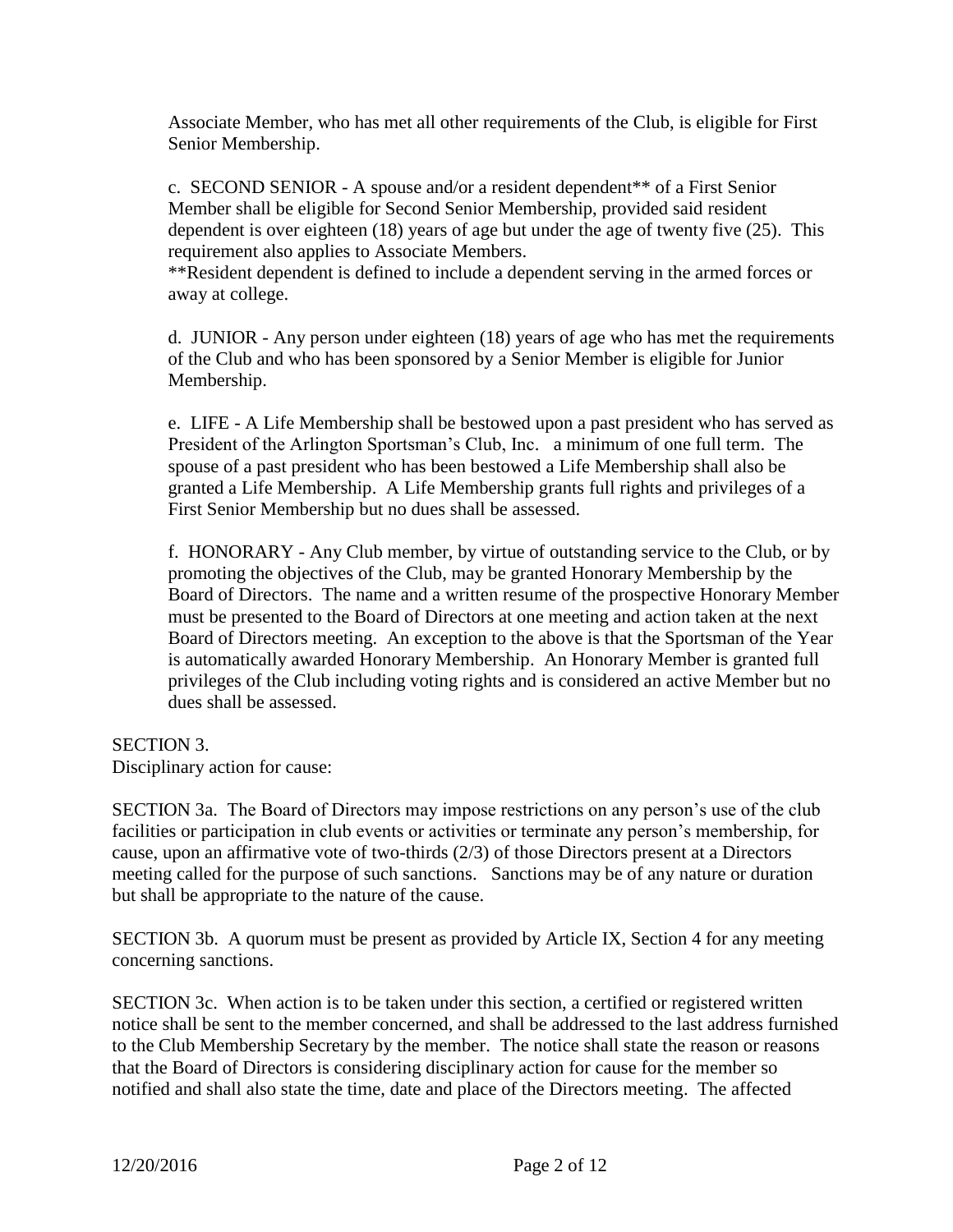member shall have the right to attend the Directors meeting, hear any evidence, cross-examine any witness, and to present any evidence on his or her own behalf.

SECTION 3d. In the event the Board of Directors votes to impose sanctions under this section, the member shall have the right to appeal the Board's decision to the general membership of the Club. Appeal shall be perfected by the affected member giving a written notice of appeal to the Club President and the appeal shall thereafter be considered by the general membership of the Club at the next regular general membership meeting. The member shall proceed first to present whatever statements and evidence he or she desires to present and then, a member of the Board of Directors who has been designated by the Board, shall respond to the appeal by presenting whatever statements and evidence the Board desires to present. The appeal shall be concluded at this meeting and voted on by written ballot. The vote shall be to either "sustain the Board of Directors decision of sanctions" or to "overrule the Board of Directors decision of sanctions". A simple majority vote of the members present and voting shall be conclusive as to the appeal.

SECTION 3e. A member whose membership has been terminated under the provisions of this section shall not thereafter be eligible for membership in the Club unless, upon a subsequent application for membership, he or she receives the affirmative vote for membership of 75% of the Board of Directors, as well as 75% of the general members present and voting at a general meeting.

# **ARTICLE IV - Board of Directors**

### **SECTION 1.**

The officers of the Club shall consist of a President, President Elect, Recording Secretary, Treasurer, Membership Secretary and Sergeant-at-Arms. The Directors of the Club shall consist of at least six, but no more than seven elected Directors including the immediate Past President, subject to the conditions of Article IV, Section 1a, below, and eight appointed Directors. All of the above shall comprise the Board of Directors.

### **SECTION 1a.**

The Club's immediate past President may remain on the Board of Directors for an additional year beyond the normal Club Presidents term as defined in Article IV, Section 3, if he or she so desires and if the incoming Board approves a motion/request to this effect by simple majority. The immediate past President becomes an "ex-officio" elected director with full voting rights.

### **SECTION 2.**

The President can appoint and remove eight appointed Directors with the approval of a majority of the elected Board Directors. They shall consist of: Director of Archery, Director of Hunting and Fishing, Director of Rifle, Director of Pistol, Director of Shotgun Sports, Director of Black Powder Sports, Director of Building and Grounds, and Chief Range Safety Officer. Appointed Directors are voting members of the Board of Directors.

### **SECTION 3.**

Each year the President Elect will be elected for a term of two years. The first year will be served as Vice President and the second year will be served as President. All other officers will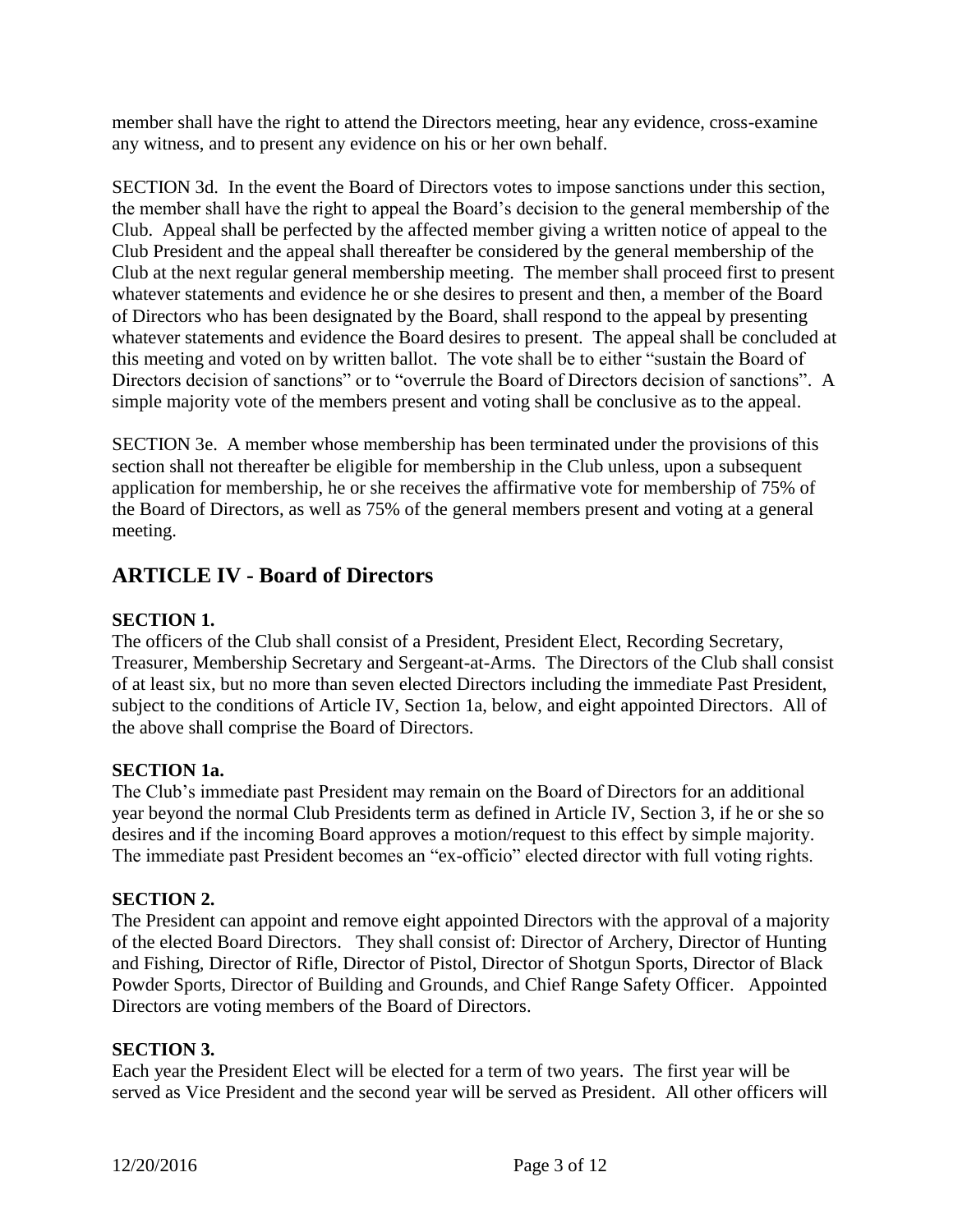be elected for a term of one year. Three Directors will be elected for a term of two years. Those elected will serve their full term or until replaced or terminated.

### **SECTION 4.**

The Executive Committee shall consist of the President as Chairman, the President Elect and three (3) Board Members appointed by the President. The Executive Committee shall be appointed at the first Board meeting of the year and shall serve for a term of one (1) year. The chairman and two (2) members constitute a quorum.

#### **SECTION 5.**

When a vacancy occurs on the Board of Directors said vacancy shall be filled for the term's balance by an eligible member approved by a majority vote of the members of the Board of Directors.

### **SECTION 6.**

Only Senior Members, Honorary Members, or Life Members shall be eligible to be on the Board of Directors.

# **ARTICLE V - Management of the Club**

### **SECTION 1**.

The management of the Club is vested in the Board of Directors. The Board of Directors shall have and exercise all powers granted to the Club by the Constitution and By-laws except that it shall have no power to alter, rescind, or nullify any part or provisions of such Constitution and By-Laws. The Board of Directors shall have the power to impeach any Officer or Director for just cause. A 66 percent vote of the Board of Directors is required for impeachment. Such impeached Officer or Director shall have the right of appeal at the next regular meeting of the Club. The appeal shall be voted on by ballot of the general membership present and 15% negative votes of total votes cast shall defeat the appeal.

### **SECTION 2.**

The Executive Committee shall act in the capacity of the Board of Directors in matters of Club business of urgent nature and/or in an emergency when the Board of Directors cannot be assembled. An action taken by the Executive Committee shall be briefed to the next Board of Directors meeting.

# **ARTICLE VI - Duties of the Officers and Directors**

#### **SECTION 1.**

The President shall preside at all meetings, appoint committees, and be an ex-officio member of all committees and as otherwise provided in this Constitution. The President may be bonded in an amount as deemed necessary by the Board of Directors at Club expense.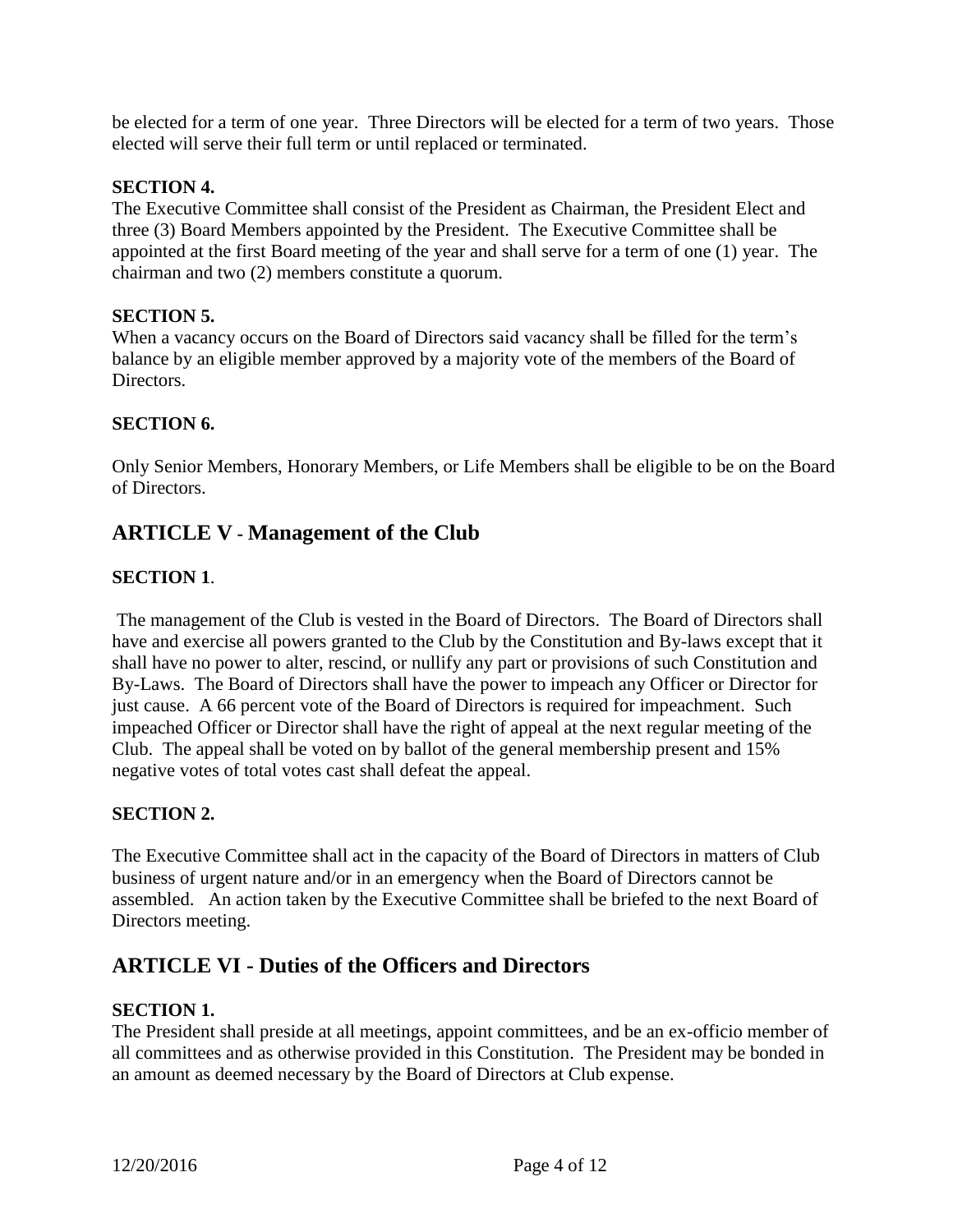### **SECTION 1A.**

The books of the Treasurer shall be audited annually by a committee of three (3) appointed by the President no later than the end of March each year. The audit shall be completed by the end of October of the year.

**SECTION 1b.** Appointed Directors, Committees, and Committee leads will be identified in the ASC Newsletter or other appropriate communications to inform membership of their existence and roles.

#### **SECTION 2.**

The President Elect, in the absence of the President, shall assume the duties of the President. The President Elect shall be responsible for providing programs for the monthly Club meetings and for providing orientation of new members.

#### **SECTION 3.**

In the absence of both the President and President Elect, a chairman shall be elected by the members present at a monthly Board of Directors meeting or a monthly Club meeting to assume the duties of the President for that meeting only.

#### **SECTION 4.**

The Recording Secretary shall keep complete minutes of all Club meetings. The minutes shall be recorded in a secretarial book or an electronic equivalent of the secretarial book available to membership upon request.

#### **SECTION 5.**

The Treasurer shall collect all moneys due the Club, deposit these funds in the Club name in a bank selected by the Board of Directors, and pay all duly authorized bills. The Treasurer shall prepare, present, and maintain a budget according to Article VII. The Treasurer will render monthly financial reports to the Club. The Board of Directors may bond the Treasurer in an amount deemed necessary and the Club will pay any associated fee.

#### **SECTION 6.**

The Membership Secretary shall maintain a list of all members of the Club, extend invitations of membership to those qualifying, process all applications and collect all dues for the Treasurer. The Membership Secretary shall issue badges, gate card keys, and copies of the Constitution and By-Laws. The Membership Secretary shall prepare a current membership roster and present copies to the Board of Directors not later than thirty days after each new member orientation. The Membership Secretary will render monthly membership reports at the Directors meetings and Club meetings.

#### **SECTION 7.**

The Sergeant-at-Arms shall assist as needed at all Club meetings, be responsible for preparing the meeting room, and return order to meetings if requested by the Officer in charge.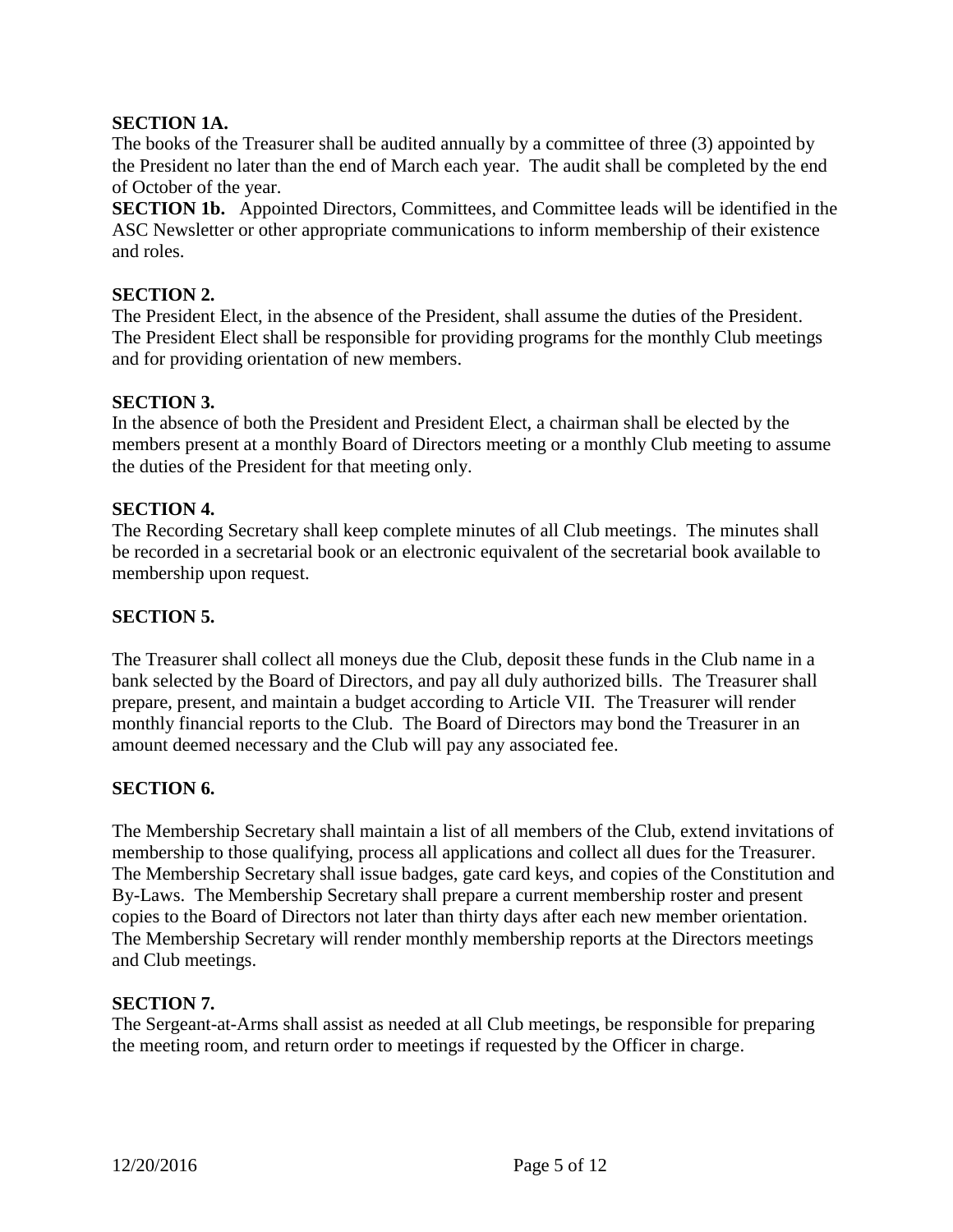#### **SECTION 8.**

The Activity Directors will assume the duties for the Club to coordinate and represent the activities of which they are appointed.

### **SECTION 9.**

The elected Directors shall attend all Board meetings and represent the general membership in all phases of the operation of the Club. Three unexcused absences may subject a Director to removal from the Board of Directors. An excuse may be obtained by advising the President, well in advance of the meeting, of the members' inability to attend. The Board has the power to excuse an absence after the fact.

#### **SECTION 10.**

Officers and Directors may recommend individuals to act on their behalf, unless otherwise restricted by this Constitution. These delegations must be approved by the President with the approval of a majority of the elected Board Directors. Such approvals shall be specific on tasks/responsibilities delegated and documented in meeting minutes and posted in the ASC Newsletter or other appropriate communication. Voting rights shall not be delegated.

# **ARTICLE VII - Budget and Financial Reports**

### **SECTION 1.**

The President, with the assistance of the Treasurer and the Activity Directors, shall prepare an annual budget of income and expenditures for approval by the Board of Directors not later than the March board meeting. The budget shall cover the period from January 1 through December 31.

#### **SECTION 2.**

The Treasurer shall present complete and accurate monthly financial statements to the Board of Directors listing all income and expenses for the present month, including performance to budget.

#### **SECTION 3.**

The Board of Directors or Executive Committee must approve any expenditure over and above the budget in advance of the expenditure. Should an expenditure over or beyond approved budget be approved, the Treasurer will update that area's budget for the remainder of the year to the new total.

# **ARTICLE VIII - Annual Membership Fees**

#### **SECTION 1.**

Annual membership fees, as provided in the By-laws are payable in advance.

#### **SECTION 2.**

No annual membership fees shall be assessed against an Honorary Member, Honorary Associate, or Life Member.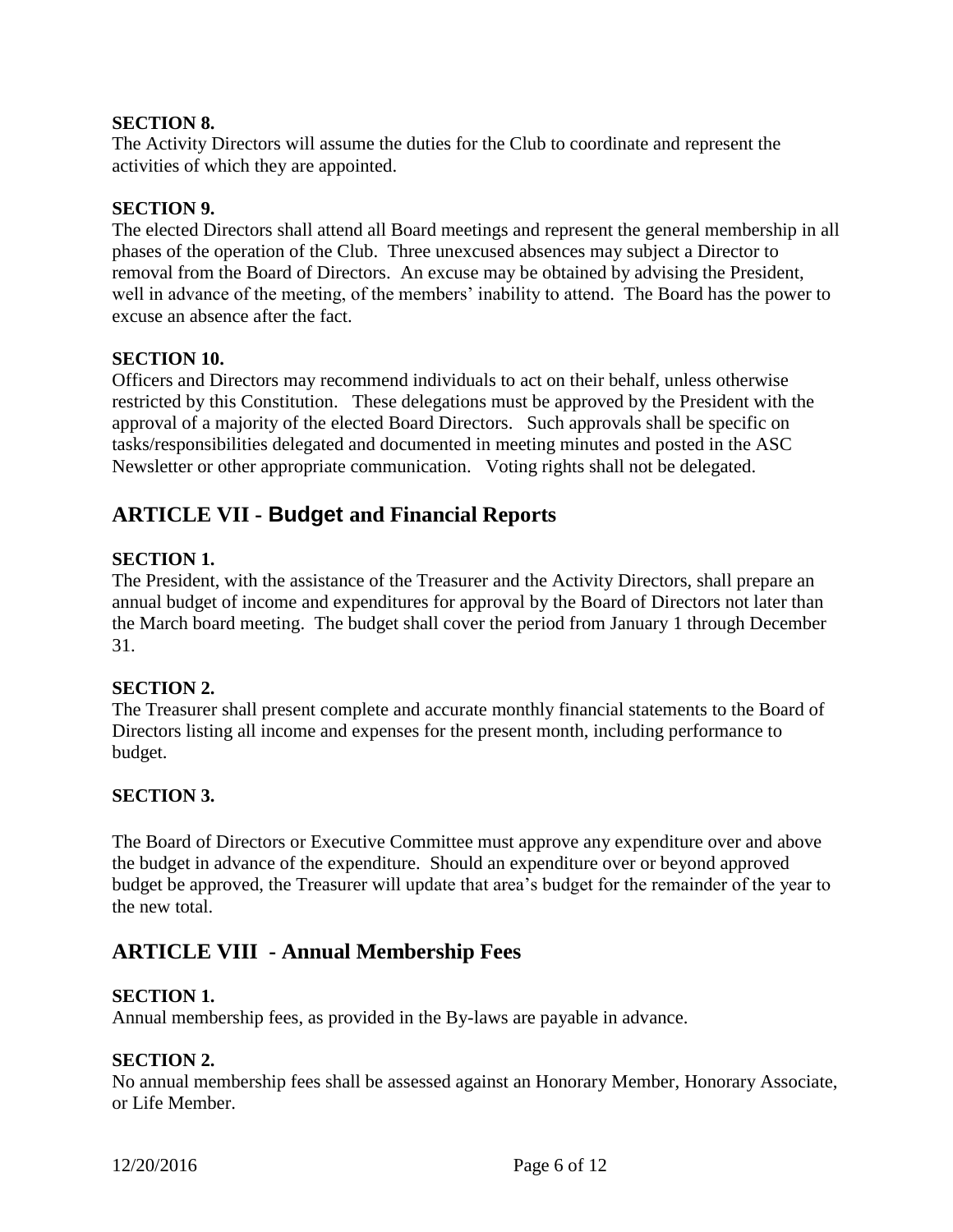### **SECTION 3.**

In rare instances the Board of Directors has the power to waive first year membership dues and/or initiation fees.

# **ARTICLE IX - Meetings**

### **SECTION 1.**

General membership meetings shall be held monthly at the time and place designated by the Board of Directors, however no monthly meeting shall be held during the month that the Club holds the Annual Awards Banquet.

### **SECTION 2.**

Special membership meetings of the Club may be called by the President or upon written request of ten percent of the members. Written requests shall state the purpose of the special meeting. In the event that special membership meetings are called, minimum notice will be five days after an ASC Newsletter or other appropriate communication method.

#### **SECTION 3.**

The members present at any Club membership meeting, with the exception of a Board of Directors meeting, shall constitute a quorum provided the meeting meets all requirements of this Constitution and By-Laws.

#### **SECTION 4.**

A majority of members of the Board of Directors shall constitute a quorum. The Board of Directors shall meet monthly or more frequently if necessary, to properly conduct the affairs of the Club.

#### **SECTION 5.**

The annual election of officers shall be held at the general membership meeting in December of each year.

#### **SECTION 6.**

The Board of Directors shall arrange a place for each general membership meeting, notice of which shall be conveyed to all Club Members in the ASC Newsletter or other appropriate communication method. The notice shall be communicated at least five (5) days prior to the meeting date.

#### **SECTION 7.**

An annual awards meeting and banquet shall be held at the time and place selected by the Board of Directors.

# **ARTICLE X - Order of Business**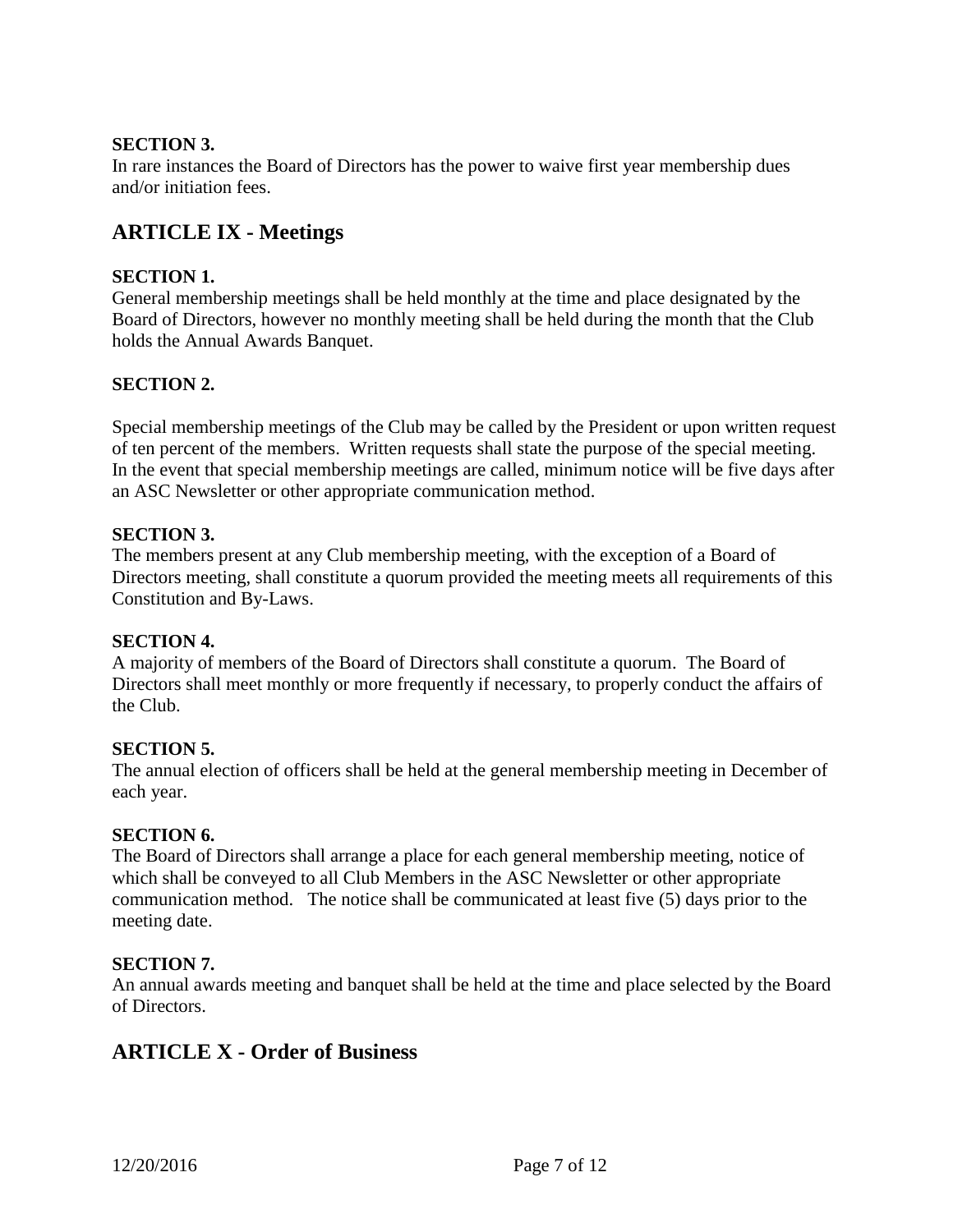### **SECTION 1.**

So far as they are not inconsistent with this Constitution, Roberts Rules of Order shall be the standard of parliamentary practice.

# **ARTICLE XI - Amendment or Repeal**

### **SECTION 1.**

A proposal to amend or repeal this document shall be considered by the general membership only after said amendment or repeal has been approved by the Board of Directors and after having been read at a general membership meeting. The proposed amendment or repeal may be voted on at the next general membership meeting or at a special meeting called for the purpose of changing the Constitution and By-Laws. The vote on the proposal shall be final and the amendment or repeal shall become effective immediately after being passed by a two-thirds (2/3) majority of the members present and voting.

# **ARTICLE XII - Donations**

#### **SECTION 1.**

A member or group of members shall not ask individuals or firms for donations in the name of the Club without the approval of the Board of Directors.

### **ARTICLE XIII - Dissolution of the Club**

#### **SECTION 1.**

The Arlington Sportsman's Club, Inc. May be dissolved and its activities discontinued upon an affirmative vote of 75% of the members present and voting at a meeting specifically called for this purpose. This meeting may be called either by the Board of Directors or upon the presentation of a petition of 25% of the total membership of the Club. Written notice of this meeting shall be mailed to each member. The meeting shall be held not sooner than thirty (30) days nor later than sixty (60) days from the date of the mailing of this notice. The notice shall contain the purpose, date, time and place of the meeting.

#### **SECTION 2.**

In the event that it becomes necessary and is authorized under Section 1 above, actual dissolution of Arlington Sportsman's Club shall be accomplished according to applicable state and federal laws.

### **ARTICLE XIV - Miscellaneous**

#### **SECTION 1**.

If any provision(s) of these documents (Constitution and/or By-Laws) are held by law and/or adjudication to be invalid, illegal, or unenforceable in any respect, the invalidity, illegality, or inability to enforce, shall not invalidate any other provision(s) of the documents.

### **ARTICLE XV - Effective Dates**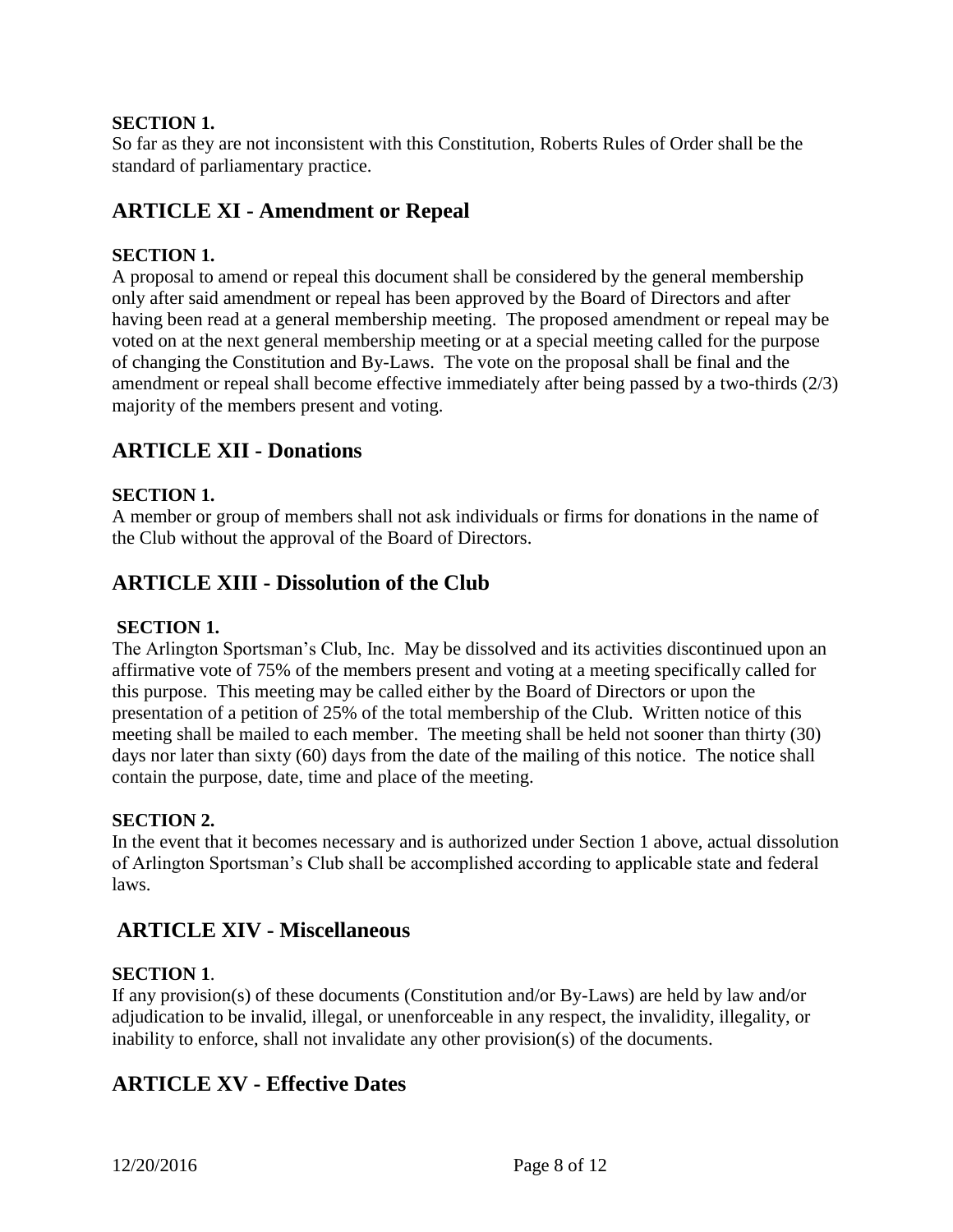#### **SECTION 1.**

This revised Constitution, adopted the  $20<sup>th</sup>$  of December 2016 A.D., replaces the revised Constitution, adopted the 13<sup>th</sup> of June 2013 A.D. which replaces the revised Constitution adopted the 15th day of April, 2008 A.D., which replaces the revised Constitution adopted the 21st day of June, 2005 A.D., which replaces the revised Constitution adopted the 15th day of April, 2003 A.D., which replaced the revised Constitution adopted the 20th day of June, 2000 A.D., which replaced the revised Constitution adopted the 19th day of August, 1997 A.D., which replaced the revised Constitution adopted the 17th day of December, 1996 A.D., which replaced the revised Constitution adopted the 15th day of December, 1988 A.D., which replaced the revised Constitution adopted the 16th day of September, 1975 A.D., which replaced the revised Constitution adopted the 17th day of November, 1970 A.D., which replaced the original Constitution adopted the 15th day of December 1955 A.D.

# **BY-LAWS Of the ARLINGTON SPORTSMAN'S CLUB, INC.**

# **BY-LAW 1**

### **SECTION 1.**

The annual fee for all members shall be for a period of twelve (12) months from the date of joining the Club. The annual fee for First Senior Members shall be seventy-five dollars (\$75.00); the annual fee for Second Senior Members shall be ten dollars (\$10.00) and the annual fee for Junior Members shall be five dollars (\$5.00). Associate First Senior Members shall pay a processing fee of three hundred dollars (\$300.00) and a twenty five dollar (\$25) fee for the background check. Associate Second Senior Members shall pay a processing fee of one hundred dollars (\$100.00) and a twenty five dollar (\$25) fee for the background check. Associate Junior Members shall pay a processing fee of fifty dollars (\$50.00).

### **SECTION 2.**

Membership will expire at the end of the month of the anniversary of joining. The Membership Secretary will ensure that Second Senior and Junior Members have their Renewal dates adjusted to match the Senior Members renewal date. Renewal fees are due at the end of the month and members will have thirty days to pay the renewal fee. Renewals delinquent up to ninety (90) days will be assessed a ten dollar (\$10.00) late fee per month in addition to annual dues. Renewals delinquent over ninety (90) days must pay the processing fee and the annual fee to be reinstated in the Club. Extreme circumstances causing delinquency may be appealed to the Board of Directors. Any bank service charges for returned checks, or a minimum of twenty-five dollars (\$25.00), will be passed on to the Club member.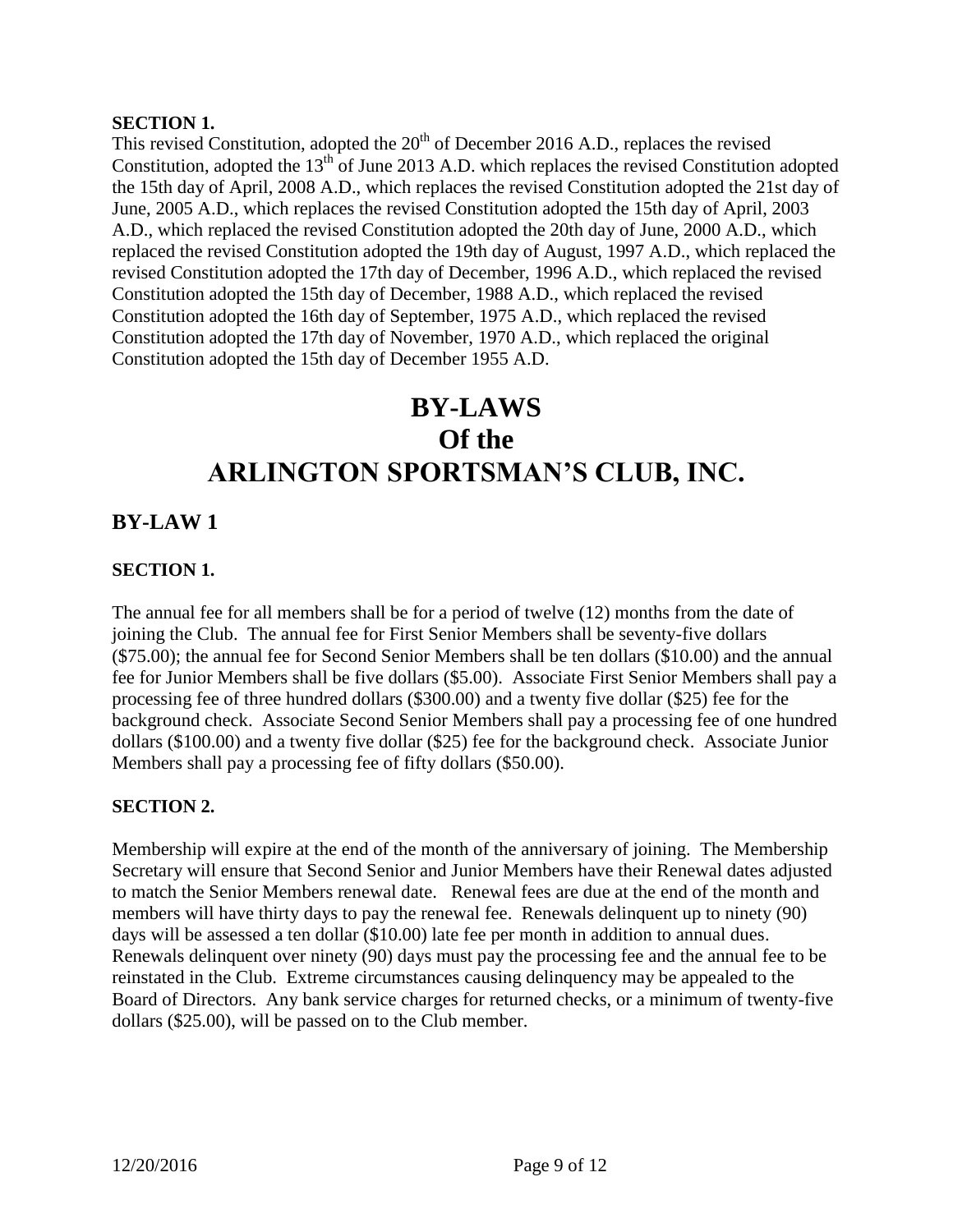# **BY-LAW 2**

Members shall not allow family, friends, or others to use his or her access cards or membership identification at anytime. Members and their guests must abide by all ASC rules. Violation of this By-Law shall subject the member to sanctions up to and including termination of membership, as set forth in Article III, Section 3 of the Constitution of ASC

# **BY-LAW 3**

A copy of the Constitution and By-Laws shall be made available to each member by the Membership Secretary, upon request of the member.

# **BY-LAW 4**

Proxies of members shall not be valid for voting.

# **BY-LAW 5**

Deleted on 20<sup>th</sup> December 2016.

### **BY-LAW 6**

The President shall, not later than the regular October general membership meeting, appoint a Nominating Committee composed of five (5) members in good standing and, in so far as possible, representing the major activities of the Club. It shall be the duty of the Nominating Committee at the regular general membership meeting in November to make public its slate of nominees composed of candidates for all elective offices, having first secured the consent of each to serve if elected. The President Elect shall chair this committee.

### **BY-LAW 7**

At the general membership meeting in November, after the Nominating Committee has announced its slate of nominees, any member of the Club shall be privileged to make nominations from the floor for any office in the Club, having first secured the consent of the nominee. At the December elections it shall take a majority of those present and voting to elect any officer. Directors shall be decided by plurality with the highest three elected. Voters must vote for three (3) of the nominees for two (2) year Director.

### **BY-LAW 8**

The objectives of the Club enable the Club to inform its members of any pertinent legislation at city, county, state, and national levels that might affect the Clubs activities. The Club may also inform the general membership of the position of those seeking political office as said position relates to the Clubs stated objectives.

### **BY-LAW 9**

The conduct of each member shall be such that it will not cause injury to character, interest, morals, or standing of the Club.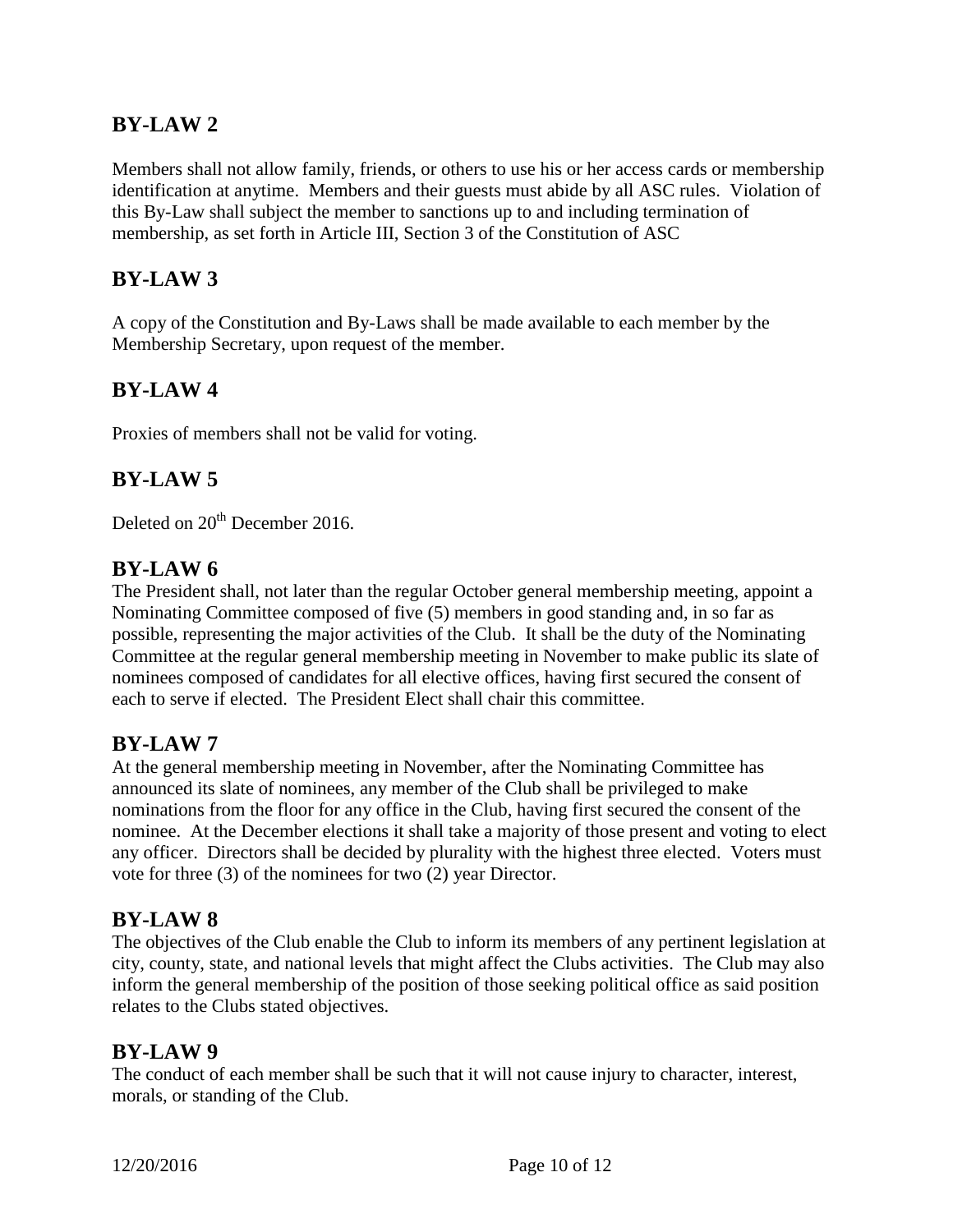# **BY-LAW 10**

The Board of Directors is hereby authorized to affiliate the Club with any national or state organization whose purposes are similar to those of the Club, provided such affiliation is not inconsistent with the provisions of the Club's Constitution and provided such affiliation is at a nominal cost.

# **BY-LAW 11**

### Swearing in of the Club Officers

The Officers of the Club shall be sworn into office at the December regular meeting after the election. They will assume their duties on January 1st. This includes President, President Elect, Treasurer, Recording Secretary, Membership Secretary, Sergeant-at-Arms, and three (3) Board Directors.

# **BY-LAW 12**

Sportsman of the Year

The Sportsman of the Year will be selected from one of the Sportsmen of the Month by a secret ballot of the Board of Directors. The President, not being eligible to be the Sportsman of the Year, shall receive and count the ballots and will vote only if there is a tie. The President shall be the only person to know the results of the balloting until the award is presented at the Annual Awards Banquet and he shall be responsible for obtaining and presenting the Sportsman of the Year Award. The President shall retain the ballots and shall return them to the Board of Directors at the first meeting after the Awards Banquet.

# **BY-LAW 13**

No "for profit" endeavor shall be conducted by any member on ASC property without specific approval of the Board of Directors. Should approval be granted, the Board shall retain the right to prescribe stipulations and/or restrictions upon such endeavor. Any endeavor so approved shall have the right to brief free announcement(s) in "The Sportsman", space permitting.

# **BY-LAW 14**

There will be no permanent cap for the number of First Senior members and Associate Senior members. The Board of Directors shall have the authority to place a temporary cap on the number of First Senior members and Associate Senior members. This authority will be used only when the majority of the Board of Directors finds there is an eminent need. All Senior membership applications received will be placed on a first come, first served waiting list in chronological order of receipt. The ASC Membership Secretary will notify the applicant(s) of the orientation dates. The applicant will have two (2) orientation periods to respond. An applicant's failure to respond or promptly fulfill application requirements during this period will result in the forfeiture of the application. The ASC Membership Secretary will notify the applicant of their application forfeiture. An applicant may resubmit their application and be placed on the waiting list.

# **BY-LAW 15**

ASC Memberships can neither be transferred nor sold.